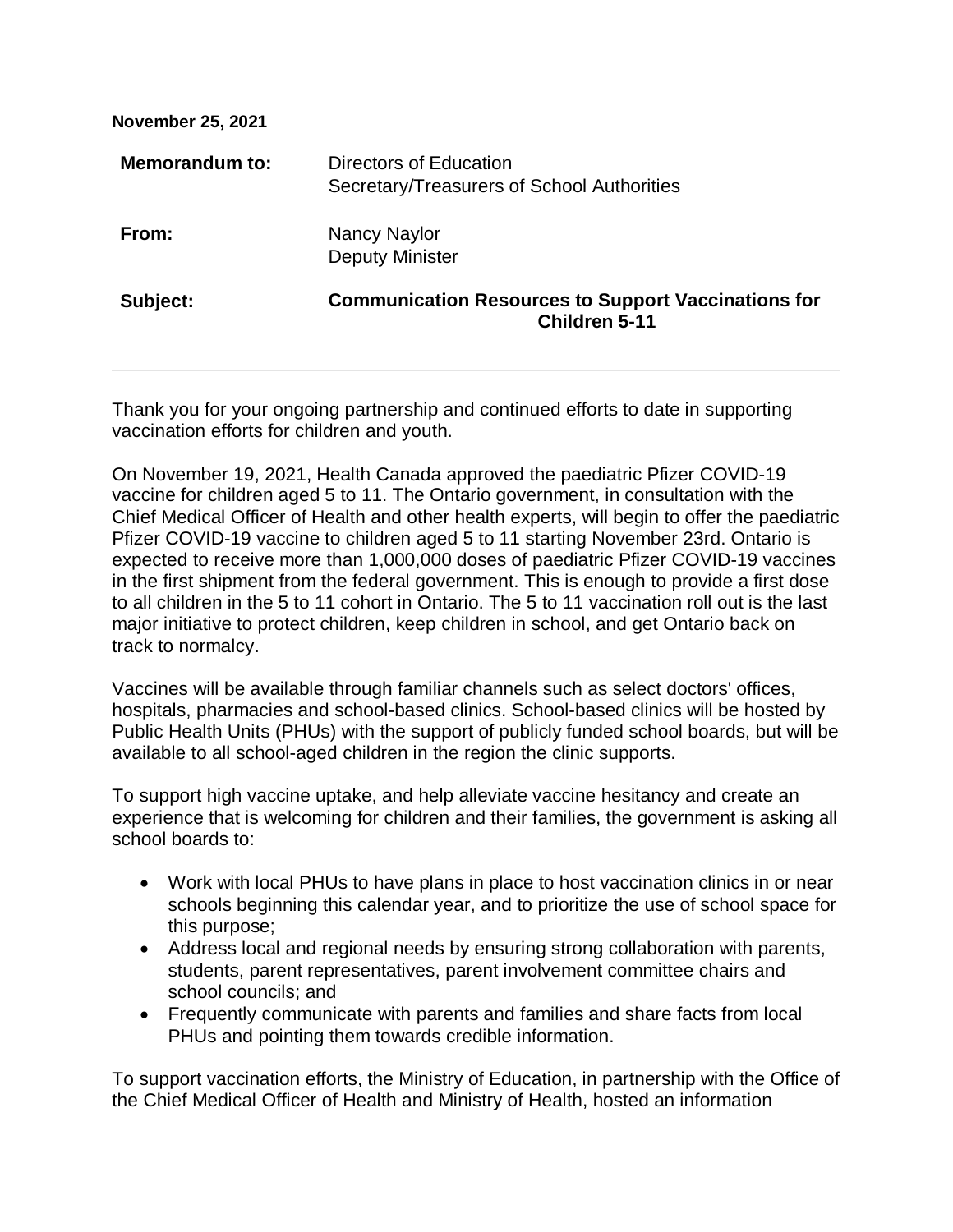session on November 19 regarding COVID-19 vaccination readiness planning for children aged 5 to 11 years old.

The ministry is now sharing a number of materials to help students and families make an informed decision. We encourage you to use the following resources for communication with your school communities:

**1. Letter from the Chief Medical Officer of Health (OCMOH)** that can be provided to your school communities. Attached in English and French.

**2. [Webpage](https://covid-19.ontario.ca/covid-19-vaccines-children-and-youth)** containing materials and information for children and youth vaccination: [COVID-19 vaccines for children and youth | COVID-19 \(coronavirus\) in Ontario](https://covid-19.ontario.ca/covid-19-vaccines-children-and-youth)

Local PHUs may also provide communication materials that support your local school communities.

The government encourages school boards to bring forward resources from your schools, communities and partners to support success during this roll-out. As part of your continued work with your local public health units and partners, we ask that you consider how you can create a vaccination experience that is welcoming for students, supports their well-being, and addresses the unique needs of students and their families.

As a reminder, the ministry is providing temporary COVID-19 funding supports, with more than \$1.6 billion in resources available to school boards throughout the year. Information on COVID-19 funding supports for the 2021-22 school year, including funding amounts by school board can be found in memorandum [2021:B07](https://efis.fma.csc.gov.on.ca/faab/Memos/B2021/B07_EN.pdf) *Planning for the 2021-22 School Year.* In addition, in recognition of the additional work school boards are undertaking to support the successful and safe roll out of the instructions issued by the Office of the Chief Medical Officer of Health, school boards may use up to five per cent of the staffing allocation from the COVID-19 funding to support COVID-19 related implementation costs.

We know that work is underway with your local public health units to plan for the vaccine roll-out. We encourage you to reach out and share successful practices amongst boards to build on the progress to date. Should you have any questions, please contact Julia Danos, Executive Lead, Reopening Secretariat at [julia.danos@ontario.ca.](mailto:julia.danos@ontario.ca)

Thank you again for your ongoing partnership and continued efforts to date in supporting vaccination efforts for the education sector.

Sincerely,

Nancy Naylor Deputy Minister